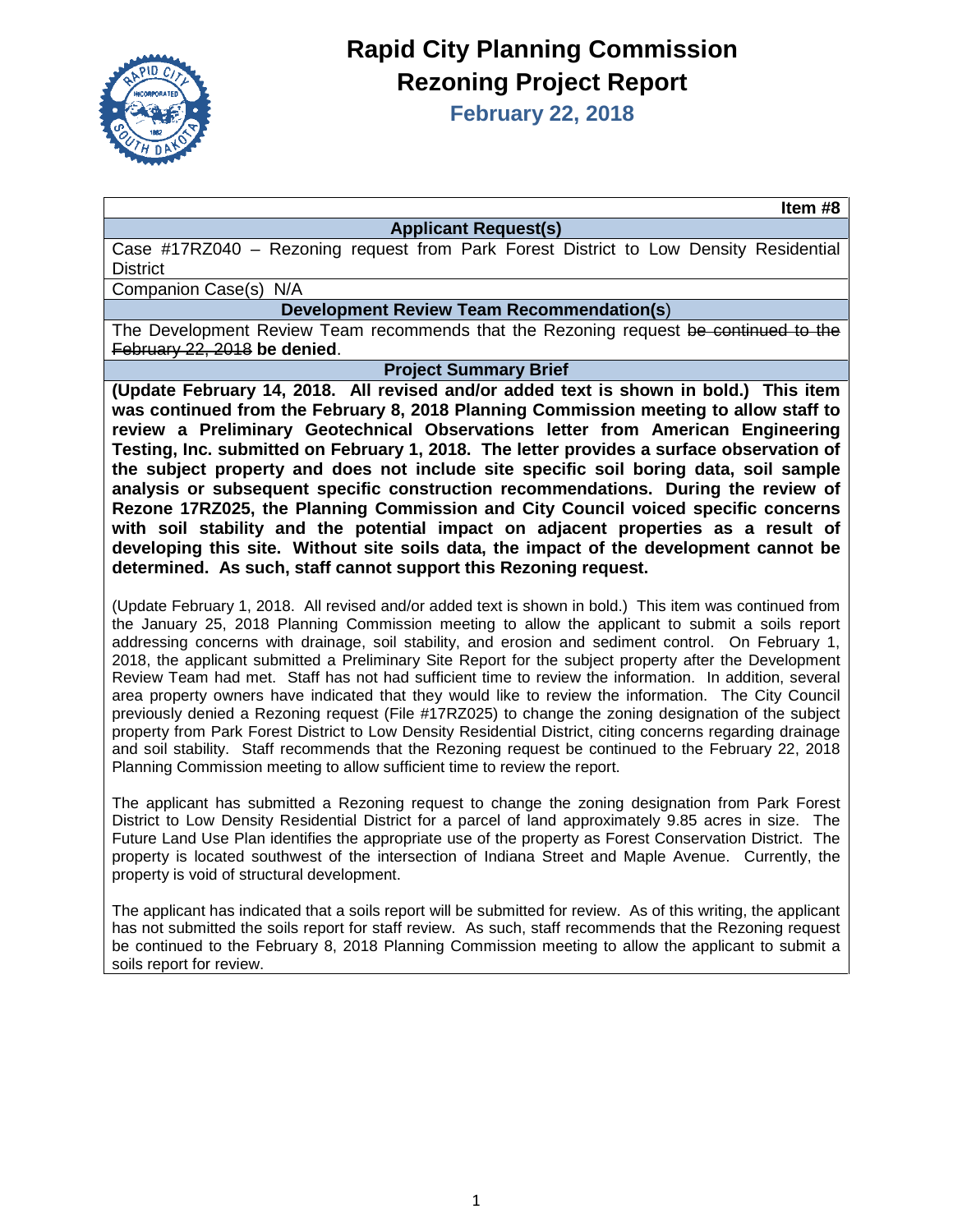| <b>Applicant Information</b>         |                                                    | <b>Development Review Team Contacts</b>                          |  |  |  |
|--------------------------------------|----------------------------------------------------|------------------------------------------------------------------|--|--|--|
| Applicant: Maguire Services LLC      |                                                    | Planner: Fletcher Lacock                                         |  |  |  |
| Property Owner: Maguire services LLC |                                                    | Engineer: Ted Johnson                                            |  |  |  |
| Architect: N/A                       |                                                    | Fire District: Tim Behlings                                      |  |  |  |
| Engineer: KTM Design Solutions, Inc. |                                                    | School District: N/A                                             |  |  |  |
| Surveyor: N/A                        |                                                    | Water/Sewer: Ted Johnson                                         |  |  |  |
| Other: N/A                           |                                                    | DOT: Stacy Bartlett                                              |  |  |  |
|                                      | <b>Subject Property Information</b>                |                                                                  |  |  |  |
| Address/Location                     |                                                    | North on the intersection of Grandview Drive and Oakland Street  |  |  |  |
| Neighborhood                         | Downtown / Skyline Drive Neighborhood Area         |                                                                  |  |  |  |
| Subdivision                          | Section 12, T1N, R7E                               |                                                                  |  |  |  |
| Land Area                            | 9.85 acres                                         |                                                                  |  |  |  |
| <b>Existing Buildings</b>            | Void of structural development                     |                                                                  |  |  |  |
| Topography                           |                                                    | Steep topography dropping in elevation from south<br>north<br>to |  |  |  |
|                                      | approximately 70 feet                              |                                                                  |  |  |  |
| Access                               | <b>Grandview Drive</b>                             |                                                                  |  |  |  |
| <b>Water Provider</b>                | <b>Rapid City</b>                                  |                                                                  |  |  |  |
| <b>Sewer Provider</b>                | <b>Rapid City</b>                                  |                                                                  |  |  |  |
| Electric/Gas Provider                | <b>Black Hills Power/ Montana Dakota Utilities</b> |                                                                  |  |  |  |
| Floodplain                           | N/A                                                |                                                                  |  |  |  |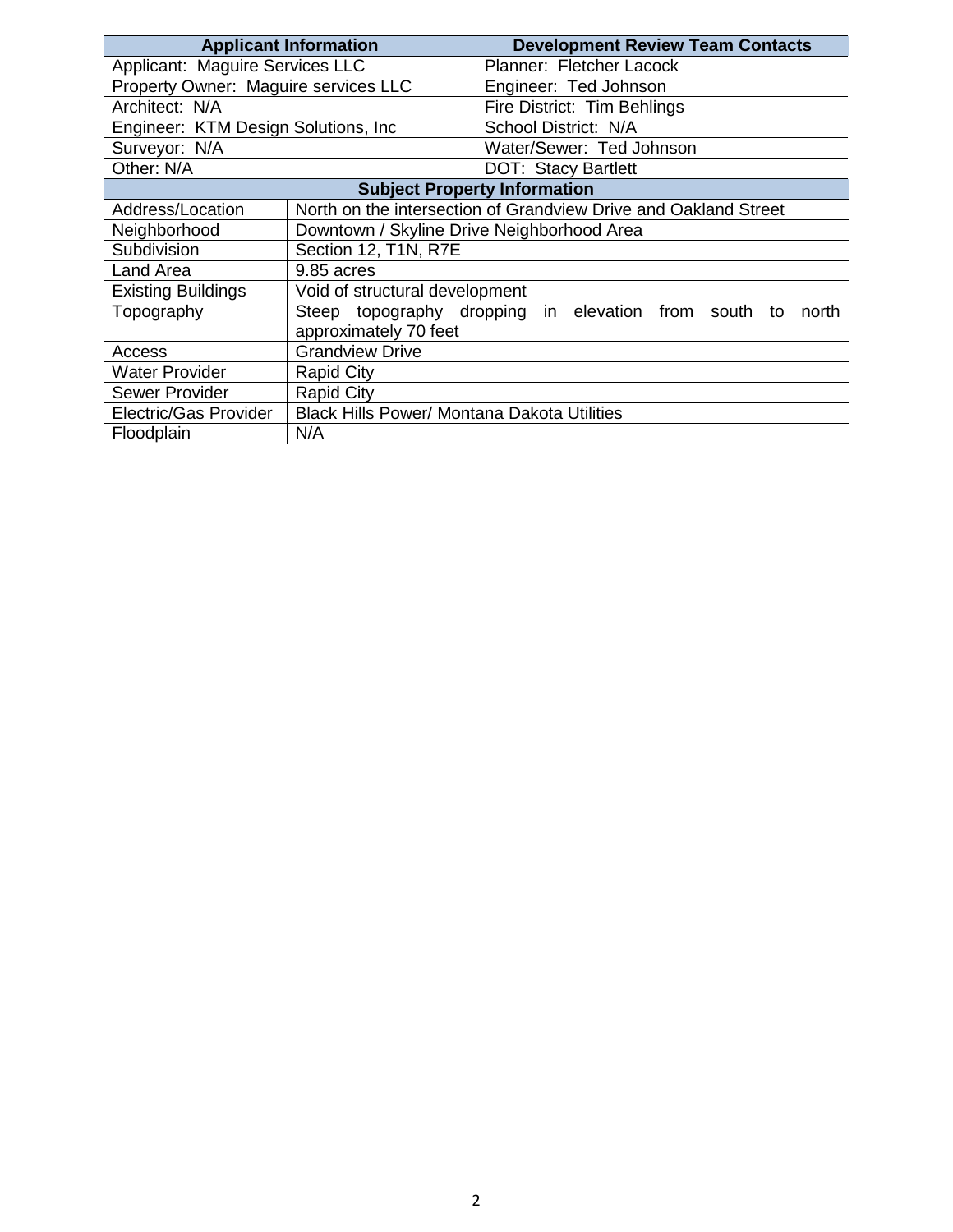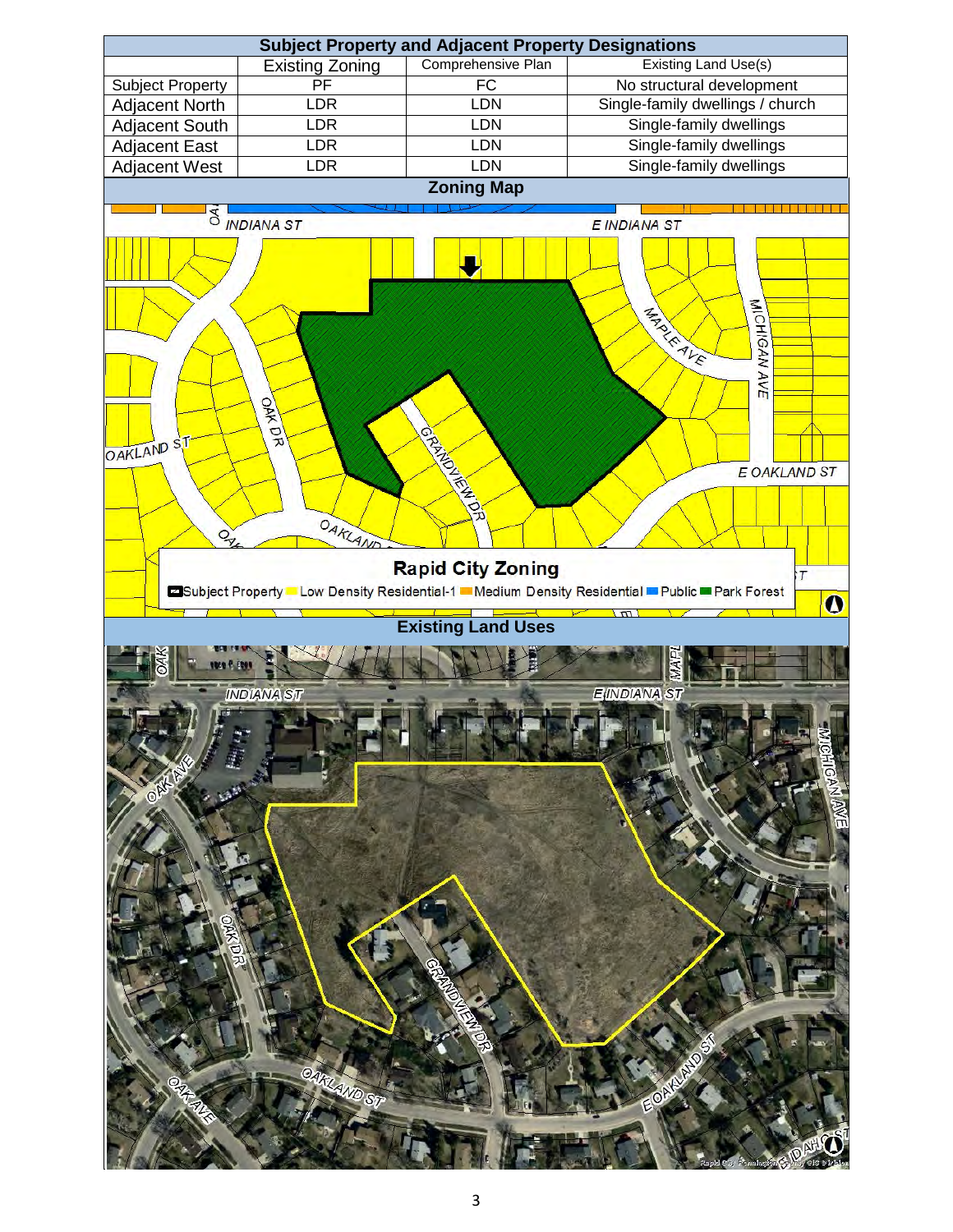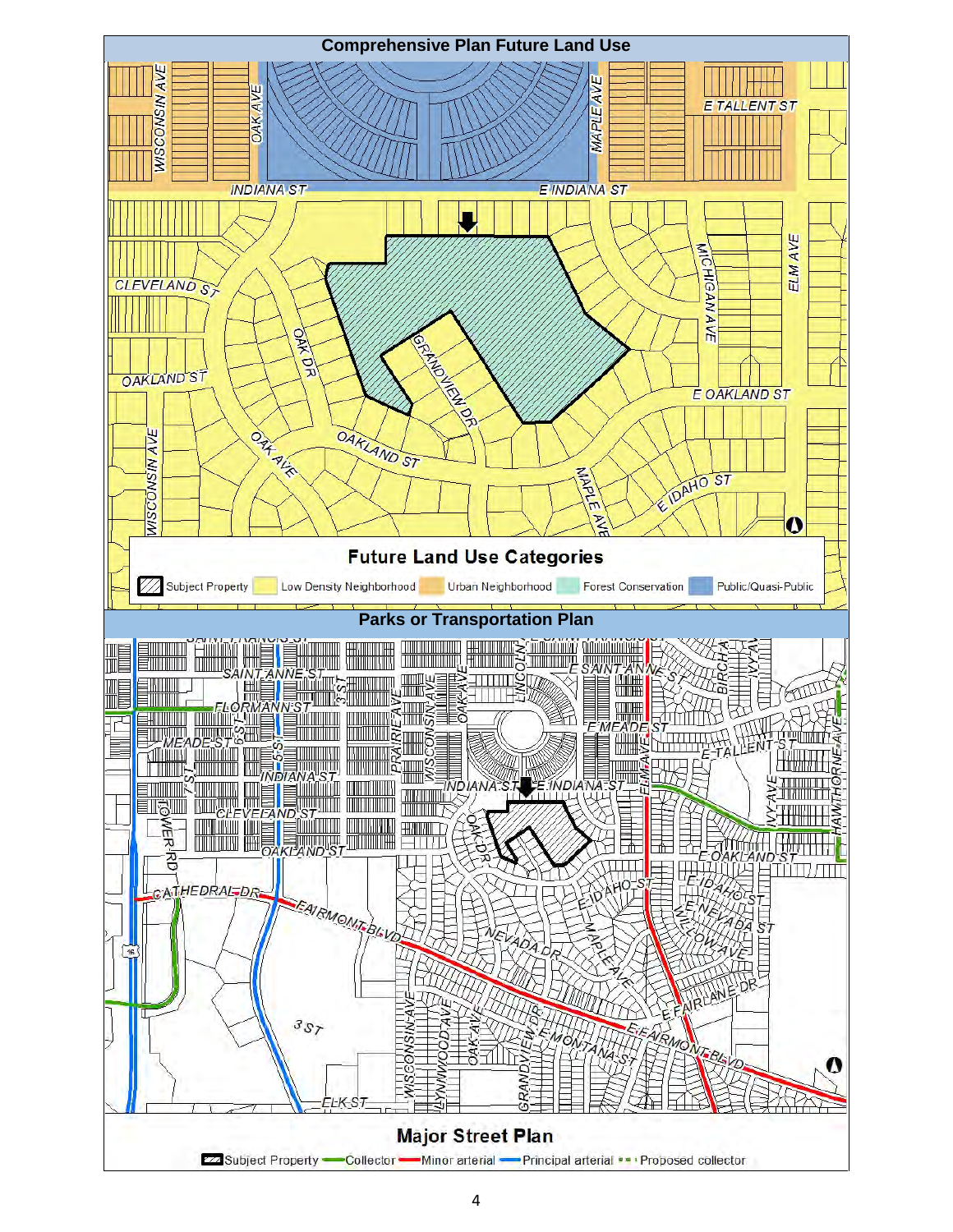| <b>Relevant Case History</b>        |                                         |                |                                             |                       |                            |
|-------------------------------------|-----------------------------------------|----------------|---------------------------------------------|-----------------------|----------------------------|
| Case/File#                          | <b>Date</b>                             | <b>Request</b> |                                             |                       | <b>Action</b>              |
| 17RZ025                             | 10/16/2017                              |                | Rezoning from Park Forest District to Low   |                       | <b>City Council denied</b> |
|                                     |                                         |                | <b>Density Residential District</b>         |                       |                            |
|                                     |                                         |                | <b>Relevant Zoning District Regulations</b> |                       |                            |
|                                     | <b>Low Density Residential District</b> |                | <b>Required</b>                             | <b>Proposed</b>       |                            |
| Lot Area                            |                                         |                | 6,500 square feet                           | 429,066 square feet   |                            |
| Lot Frontage / Lot Width            |                                         |                | 50 feet                                     | Approximately 60 feet |                            |
|                                     | <b>Maximum Building Heights</b>         |                | 21/ <sub>2</sub> stories or 35 feet         | N/A                   |                            |
| <b>Maximum Density</b>              |                                         |                | 30%                                         |                       | N/A                        |
|                                     | Minimum Building Setback:               |                |                                             |                       |                            |
| Front<br>$\bullet$                  |                                         |                | 20 feet                                     | N/A                   |                            |
| Rear<br>$\bullet$                   |                                         |                | 25 feet                                     | N/A                   |                            |
| Side                                |                                         |                | 8 feet for one story                        | N/A                   |                            |
|                                     |                                         |                | structures / 12 feet for                    |                       |                            |
|                                     |                                         |                | 2 story structures                          |                       |                            |
| <b>Street Side</b>                  |                                         | 20 feet        | N/A                                         |                       |                            |
| Minimum Landscape Requirements:     |                                         |                |                                             |                       |                            |
|                                     |                                         |                |                                             |                       |                            |
| # of landscape points<br>$\bullet$  |                                         | N/A            | N/A                                         |                       |                            |
| # of landscape islands<br>$\bullet$ |                                         | N/A            | N/A                                         |                       |                            |
| Minimum Parking Requirements:       |                                         |                |                                             |                       |                            |
| # of parking spaces                 |                                         | N/A            | N/A                                         |                       |                            |
| # of ADA spaces<br>$\bullet$        |                                         | N/A            | N/A                                         |                       |                            |
| Signage                             |                                         | As per RCMC    | N/A                                         |                       |                            |
|                                     |                                         | 17.50.080      |                                             |                       |                            |
| Fencing                             |                                         | As per RCMC    | N/A                                         |                       |                            |
|                                     |                                         |                | 17.50.340                                   |                       |                            |

| Planning Commission Criteria and Findings for Approval or Denial |                                                                               |  |  |  |
|------------------------------------------------------------------|-------------------------------------------------------------------------------|--|--|--|
|                                                                  | Pursuant to Section 17.54.040.D of the Rapid City Municipal Code the Planning |  |  |  |
|                                                                  | Commission shall consider the following criteria for a request to Rezone:     |  |  |  |
| <b>Criteria</b>                                                  | <b>Findings</b>                                                               |  |  |  |
| The proposed amendments<br>1.                                    | There are no changing conditions in the area.<br><b>The</b>                   |  |  |  |
| shall be necessary because of                                    | currently void<br>of<br>property<br>is<br>any<br>structural                   |  |  |  |
| substantially<br>changed<br><b>or</b>                            | The applicant has submitted this<br>development.                              |  |  |  |
| changing conditions of the area                                  | Rezoning request to allow for a higher density of                             |  |  |  |
| and districts affected, or in the                                | development. This item was continued from the                                 |  |  |  |
| city generally.                                                  | February 8, 2018 Planning Commission meeting to                               |  |  |  |
|                                                                  | allow staff to review a Preliminary Geotechnical                              |  |  |  |
|                                                                  | letter from American Engineering<br><b>Observations</b>                       |  |  |  |
|                                                                  | Testing, Inc. submitted on February 1, 2018. The letter                       |  |  |  |
|                                                                  | provides a surface observation of the subject property                        |  |  |  |
|                                                                  | and does not include site specific soil boring data, soil                     |  |  |  |
|                                                                  | sample analysis or subsequent specific construction                           |  |  |  |
|                                                                  | recommendations. During the review of Rezone                                  |  |  |  |
|                                                                  | 17RZ025, the Planning Commission and City Council                             |  |  |  |
|                                                                  | voiced specific concerns with soil stability and the                          |  |  |  |
|                                                                  | potential impact on adjacent properties as a result of                        |  |  |  |
|                                                                  | developing this site. Without site soils data, the impact                     |  |  |  |
|                                                                  | of the development cannot be determined. As such,                             |  |  |  |
|                                                                  | staff cannot support this Rezoning request.                                   |  |  |  |
| 2.<br>The proposed amendments                                    | The future land use designation of the property is                            |  |  |  |
| shall be consistent with the intent                              | <b>Forest Conservation. The Forest Conservation District</b>                  |  |  |  |
| and purposes of this title.                                      | promotes large lot single-family residences as a                              |  |  |  |
|                                                                  | secondary use. The proposed Rezoning request would                            |  |  |  |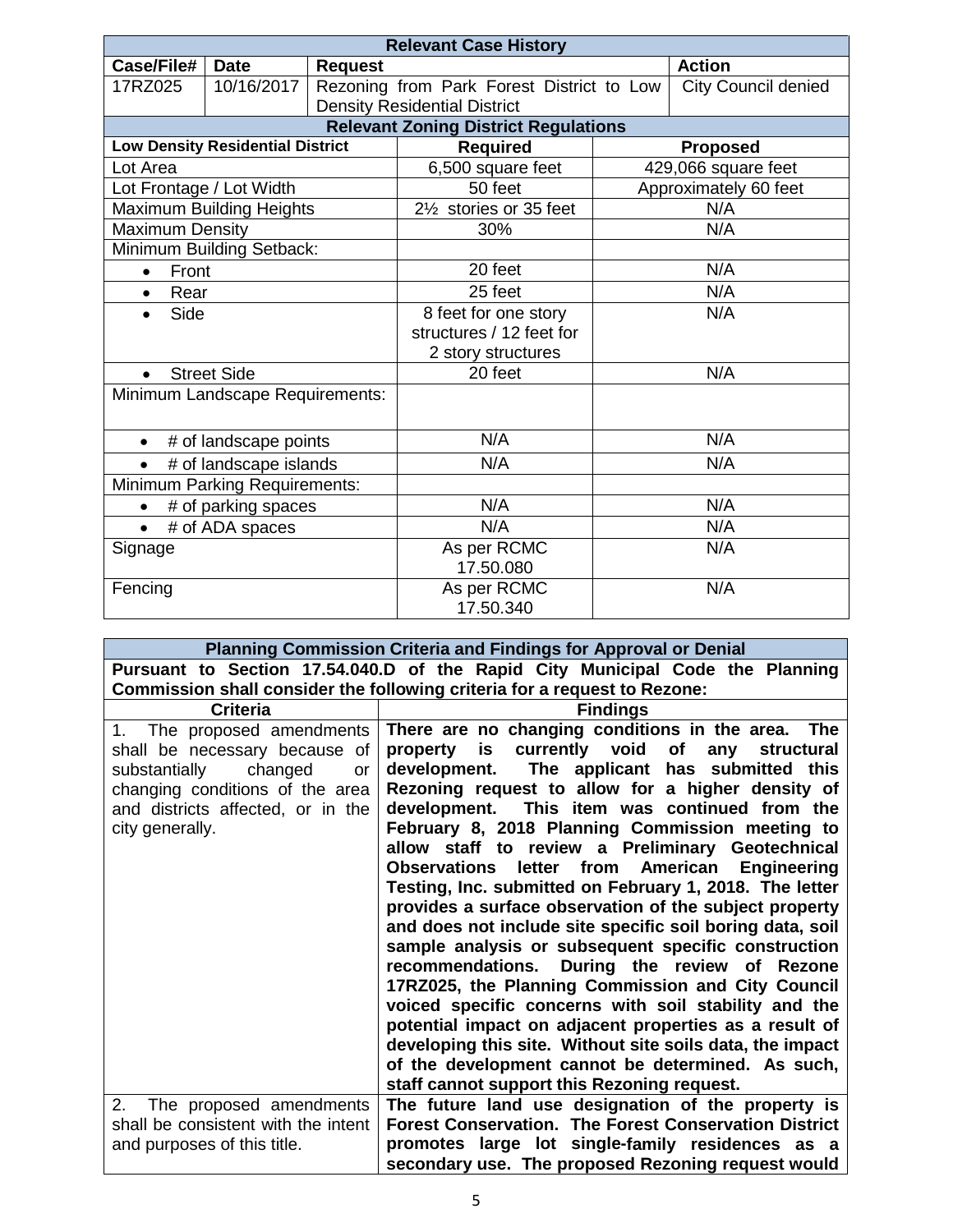|                                                                                                                                                                                         | allow a minimum lot size of 6,500 square feet. The                                                                                                                                                                                                                                                                                                                                                                                                                                                                                                                                                                                                                   |
|-----------------------------------------------------------------------------------------------------------------------------------------------------------------------------------------|----------------------------------------------------------------------------------------------------------------------------------------------------------------------------------------------------------------------------------------------------------------------------------------------------------------------------------------------------------------------------------------------------------------------------------------------------------------------------------------------------------------------------------------------------------------------------------------------------------------------------------------------------------------------|
|                                                                                                                                                                                         | proposed amendment is not consistent with the intent                                                                                                                                                                                                                                                                                                                                                                                                                                                                                                                                                                                                                 |
|                                                                                                                                                                                         | and purpose of the Future Land Use Plan.                                                                                                                                                                                                                                                                                                                                                                                                                                                                                                                                                                                                                             |
| 3.<br>The proposed amendment<br>shall not adversely affect any<br>other part of the city, nor shall<br>any direct or indirect adverse<br>effects<br>result<br>from<br>the<br>amendment. | Public Works staff has indicated that substantial<br>infrastructure improvements including grading, site<br>stabilization, storm water drainage, water quality, and<br>erosion control will need to be addressed. Rapid City<br>water and sewer mains are extended to the property.<br>Future development must address the extension of<br>mains to serve the property. In addition, the Rapid City<br>Fire Department has indicated that future development<br>may need to utilize residential fire sprinkler protection<br>and provision of emergency turnarounds. However,<br>without site soils data., the impact of future<br>development cannot be determined. |
| The proposed amendments<br>4.                                                                                                                                                           | As noted above, the future land use designation of                                                                                                                                                                                                                                                                                                                                                                                                                                                                                                                                                                                                                   |
| shall be consistent with and not in                                                                                                                                                     | Forest Conservation supports large lot residential as a                                                                                                                                                                                                                                                                                                                                                                                                                                                                                                                                                                                                              |
| conflict with the development plan                                                                                                                                                      | secondary use. The proposed amendment would                                                                                                                                                                                                                                                                                                                                                                                                                                                                                                                                                                                                                          |
| of Rapid City including any of its                                                                                                                                                      | reduce the minimum required lot size from 3 acres to                                                                                                                                                                                                                                                                                                                                                                                                                                                                                                                                                                                                                 |
| elements, major road plan, land                                                                                                                                                         | 6,500 square feet. The proposed amendment is not                                                                                                                                                                                                                                                                                                                                                                                                                                                                                                                                                                                                                     |
| use plan, community facilities                                                                                                                                                          | consistent with the intent and purpose of the Future                                                                                                                                                                                                                                                                                                                                                                                                                                                                                                                                                                                                                 |
| plan and others.                                                                                                                                                                        | Land Use Plan.                                                                                                                                                                                                                                                                                                                                                                                                                                                                                                                                                                                                                                                       |

**Planning Commission Comprehensive Plan Policy Guidance for Approval or Denial In considering an application for approval or denial the Planning Commission finds that the application either complies or does not comply with the following values, principles, goals, and policies within the Rapid City Comprehensive Plan:**

|                  | <b>Comprehensive Plan Conformance - Core Values Chapters</b>                                                                                                                                                                                                                                                                                                                                                                                                                                                                                                                                                                                                                                                                                                                                                                                                             |
|------------------|--------------------------------------------------------------------------------------------------------------------------------------------------------------------------------------------------------------------------------------------------------------------------------------------------------------------------------------------------------------------------------------------------------------------------------------------------------------------------------------------------------------------------------------------------------------------------------------------------------------------------------------------------------------------------------------------------------------------------------------------------------------------------------------------------------------------------------------------------------------------------|
|                  | A Balanced Pattern of Growth                                                                                                                                                                                                                                                                                                                                                                                                                                                                                                                                                                                                                                                                                                                                                                                                                                             |
| <b>BPG-1.1A</b>  | Compact Growth: The property is located within the City limits and is<br>served by Rapid City water and sewer. As noted above, substantial<br>infrastructure improvements including grading, site stabilization, storm<br>water drainage, water quality, and erosion control will need to be<br>addressed.                                                                                                                                                                                                                                                                                                                                                                                                                                                                                                                                                               |
|                  | A Vibrant, Livable Community                                                                                                                                                                                                                                                                                                                                                                                                                                                                                                                                                                                                                                                                                                                                                                                                                                             |
|                  | N/A                                                                                                                                                                                                                                                                                                                                                                                                                                                                                                                                                                                                                                                                                                                                                                                                                                                                      |
|                  | A Safe, Healthy, Inclusive, and Skilled Community                                                                                                                                                                                                                                                                                                                                                                                                                                                                                                                                                                                                                                                                                                                                                                                                                        |
| <b>SHIS-2.1A</b> | Limited Development in Risky Areas: The property is comprised of shale<br>which is prone to slides. This item was continued from the February 8,<br>2018 Planning Commission meeting to allow staff to review a Preliminary<br>Geotechnical Observations letter from American Engineering Testing, Inc.<br>submitted on February 1, 2018. The letter provides a surface observation<br>of the subject property and does not include site specific soil boring data,<br>subsequent specific construction<br>analysis<br>soil<br>sample<br>or<br>recommendations. During the review of Rezone 17RZ025, the Planning<br>Commission and City Council voiced specific concerns with soil stability<br>and the potential impact on adjacent properties as a result of developing<br>this site. Without site soils data, the impact of the development cannot be<br>determined. |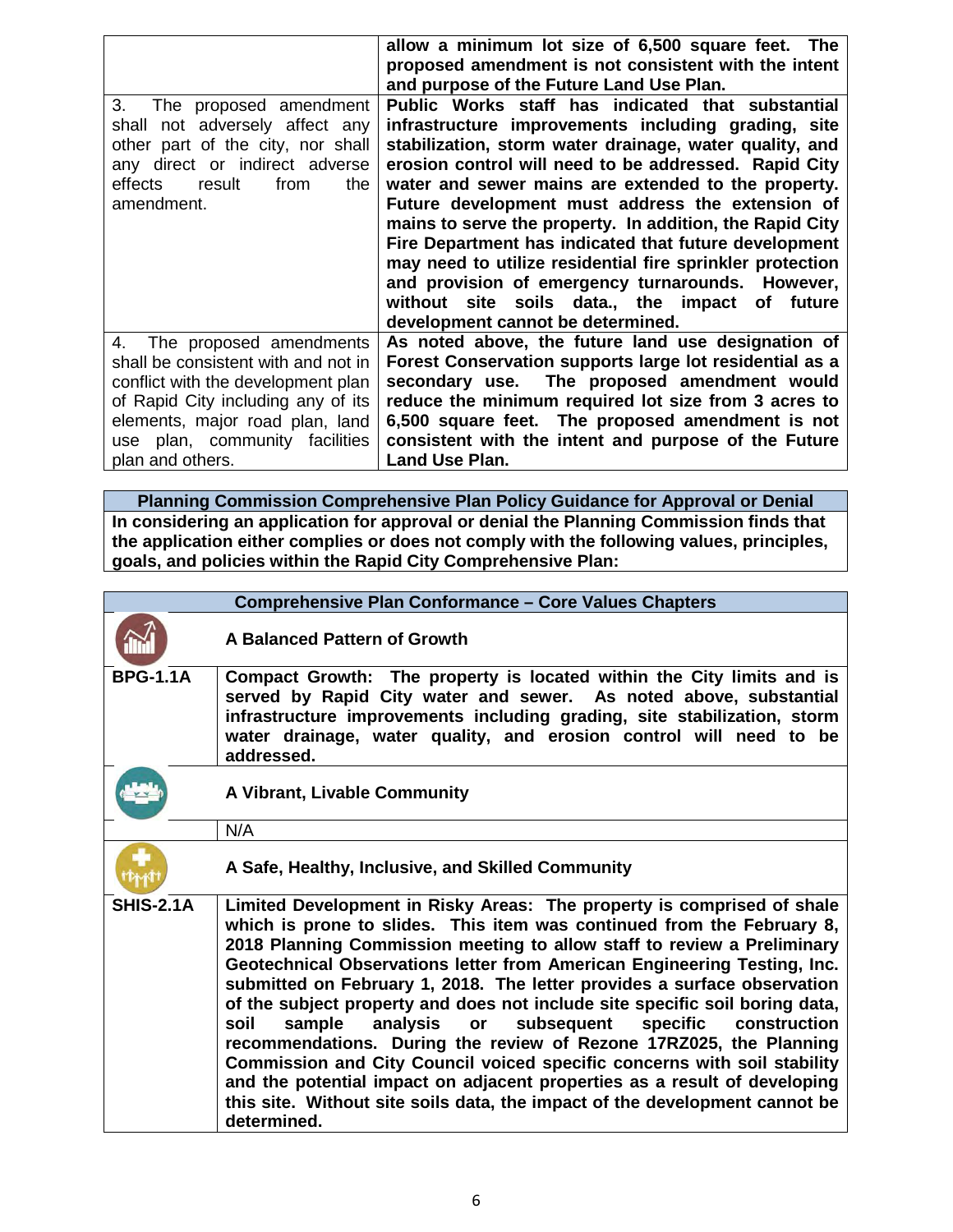|                 | <b>Efficient Transportation and Infrastructure Systems</b>                                                                                                                                                                                                                                                                                                                                 |
|-----------------|--------------------------------------------------------------------------------------------------------------------------------------------------------------------------------------------------------------------------------------------------------------------------------------------------------------------------------------------------------------------------------------------|
|                 | N/A                                                                                                                                                                                                                                                                                                                                                                                        |
|                 | <b>Economic Stability and Growth</b>                                                                                                                                                                                                                                                                                                                                                       |
|                 | N/A                                                                                                                                                                                                                                                                                                                                                                                        |
|                 | <b>Outstanding Recreational and Cultural Opportunities</b>                                                                                                                                                                                                                                                                                                                                 |
|                 | N/A                                                                                                                                                                                                                                                                                                                                                                                        |
|                 | <b>Responsive, Accessible, and Effective Governance</b>                                                                                                                                                                                                                                                                                                                                    |
| <b>GOV-2.1A</b> | The proposed Rezoning request requires that public notice be advertised<br>in the newspaper and that mailings are sent to property owners within 250<br>feet of the proposed development. The requested Rezoning is before the<br>Planning Commission and will go before the City Council for review and<br>approval. The public has an opportunity to provide input at these<br>meetings. |

| <b>Comprehensive Plan Conformance – Growth and Reinvestment Chapter</b> |                                                                     |                            |  |  |
|-------------------------------------------------------------------------|---------------------------------------------------------------------|----------------------------|--|--|
| <b>Future Land Use</b>                                                  |                                                                     |                            |  |  |
| <b>Plan</b>                                                             |                                                                     |                            |  |  |
| Designation(s):                                                         |                                                                     | <b>Forest Conservation</b> |  |  |
| <b>Design Standards:</b>                                                |                                                                     |                            |  |  |
| N/A                                                                     | The Forest Conservation designation recommends a minimum 3 acre lot |                            |  |  |
|                                                                         | size.                                                               |                            |  |  |

| <b>Comprehensive Plan Conformance - Neighborhood Area Policies Chapter</b> |  |  |                                                                                                                                                                                                                        |
|----------------------------------------------------------------------------|--|--|------------------------------------------------------------------------------------------------------------------------------------------------------------------------------------------------------------------------|
| Neighborhood:   Downtown / Skyline Drive Neighborhood Area                 |  |  |                                                                                                                                                                                                                        |
| <b>Neighborhood Goal/Policy:</b>                                           |  |  |                                                                                                                                                                                                                        |
| <b>DSD-</b><br><b>NA1.1A</b>                                               |  |  | Residential Neighborhoods: Future development of the property will<br>support the goal of encouraging infill development. The existing zoning<br>allows for three residential lots with a minimum three acre lot size. |

#### **Planning Commission Recommendation and Stipulations of Approval**

Staff recommends that the Rezoning request be continued to the February 22, 2018 Planning Commission meeting to allow staff to review the Preliminary Site Report submitted by the applicant on February 1, 2018.On October 16, 2017, the City Council denied a Rezoning request (File #17RZ025) to change the zoning designation of the property from Park Forest District to Low Density Residential District. The City Council had concerns regarding drainage and soil stability. The applicant has indicated that a soils report will be submitted for review. As of this writing, the applicant has not submitted the soils report for staff review. As such, the Development Review Team recommends that the Rezoning request be continued to the February 8, 2018 Planning Commission meeting to allow the applicant to submit a soils report for review. **Based on the review criteria for a Rezoning request there are no changing conditions in the area to support the Rezoning request. In addition, the future land use plan identifies the land use designation of the property as Forest Conservation which supports the current zoning of the property as Park Forest District. The Park Forest District supports large lot single-family development with a minimum lot size of 3 acres. The subject property is approximately 9.85 acres in size which would allow the property to be subdivided into three lots. This item was continued from the February 8, 2018 Planning Commission meeting to allow staff to review a Preliminary Geotechnical Observations letter from American Engineering Testing, Inc. submitted on February 1, 2018. The letter provides a surface observation of the subject property and does not**